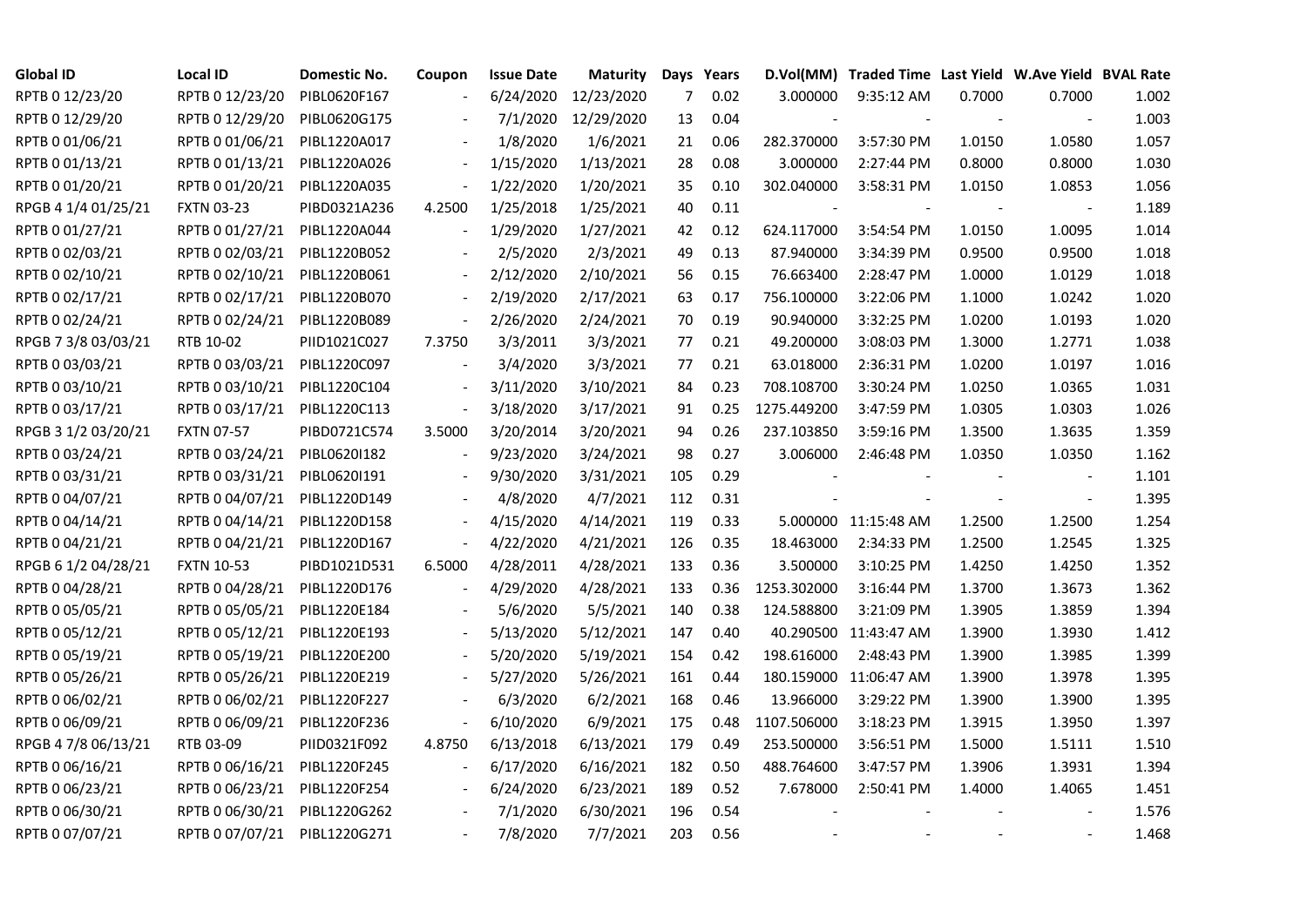| <b>Global ID</b>     | <b>Local ID</b>   | Domestic No. | Coupon                   | <b>Issue Date</b>     | Maturity   |     | Days Years |            | D.Vol(MM) Traded Time Last Yield W.Ave Yield BVAL Rate |        |                          |       |
|----------------------|-------------------|--------------|--------------------------|-----------------------|------------|-----|------------|------------|--------------------------------------------------------|--------|--------------------------|-------|
| RPTB 0 07/14/21      | RPTB 0 07/14/21   | PIBL1220G280 |                          | 7/15/2020             | 7/14/2021  | 210 | 0.58       |            |                                                        |        |                          | 1.480 |
| RPTB 0 07/21/21      | RPTB 0 07/21/21   | PIBL1220G299 |                          | 7/22/2020             | 7/21/2021  | 217 | 0.59       |            |                                                        |        |                          | 1.511 |
| RPTB 0 07/28/21      | RPTB 0 07/28/21   | PIBL1220G306 |                          | 7/29/2020             | 7/28/2021  | 224 | 0.61       | 1.000000   | 2:35:19 PM                                             | 1.5250 | 1.5250                   | 1.504 |
| RPTB 0 08/04/21      | RPTB 0 08/04/21   | PIBL1220H314 | $\frac{1}{2}$            | 8/5/2020              | 8/4/2021   | 231 | 0.63       |            |                                                        |        | $\blacksquare$           | 1.516 |
| RPTB 0 08/11/21      | RPTB 0 08/11/21   | PIBL1220H323 |                          | 8/12/2020             | 8/11/2021  | 238 | 0.65       | 2.500000   | 3:44:36 PM                                             | 1.4350 | 1.4350                   | 1.528 |
| RPTB 0 08/18/21      | RPTB 0 08/18/21   | PIBL1220H332 |                          | 8/19/2020             | 8/18/2021  | 245 | 0.67       |            |                                                        |        | $\blacksquare$           | 1.557 |
| RPTB 0 08/25/21      | RPTB 0 08/25/21   | PIBL1220H341 |                          | 8/26/2020             | 8/25/2021  | 252 | 0.69       |            |                                                        |        | $\overline{\phantom{a}}$ | 1.525 |
| RPTB 0 09/01/21      | RPTB 0 09/01/21   | PIBL1220I359 |                          | 9/2/2020              | 9/1/2021   | 259 | 0.71       |            |                                                        |        |                          | 1.563 |
| RPTB 0 09/08/21      | RPTB 0 09/08/21   | PIBL1220I368 |                          | 9/9/2020              | 9/8/2021   | 266 | 0.73       |            |                                                        |        |                          | 1.575 |
| RPTB 0 09/22/21      | RPTB 0 09/22/21   | PIBL1220I386 | $\overline{\phantom{a}}$ | 9/23/2020             | 9/22/2021  | 280 | 0.77       |            | 10.090000 11:58:14 AM                                  | 1.6000 | 1.6000                   | 1.598 |
| RPTB 0 09/29/21      | RPTB 0 09/29/21   | PIBL1220I395 | $\blacksquare$           | 9/30/2020             | 9/29/2021  | 287 | 0.79       |            |                                                        |        | $\overline{\phantom{a}}$ | 1.600 |
| RPTB 0 10/06/21      | RPTB 0 10/06/21   | PIBL1220J401 |                          | 10/7/2020             | 10/6/2021  | 294 | 0.81       |            | 4.505000 11:00:43 AM                                   | 1.6000 | 1.6000                   | 1.600 |
| RPTB 0 10/13/21      | RPTB 0 10/13/21   | PIBL1220J410 |                          | 10/14/2020            | 10/13/2021 | 301 | 0.82       |            |                                                        |        | $\blacksquare$           | 1.680 |
| RPGB 5 3/4 10/20/21  | RTB 10-03         | PIID1021J039 | 5.7500                   | 10/20/2011            | 10/20/2021 | 308 | 0.84       |            |                                                        |        | $\blacksquare$           | 1.477 |
| RPTB 0 10/20/21      | RPTB 0 10/20/21   | PIBL1220J429 |                          | 10/21/2020            | 10/20/2021 | 308 | 0.84       |            |                                                        |        | $\blacksquare$           | 1.636 |
| RPTB 0 10/27/21      | RPTB 0 10/27/21   | PIBL1220J438 |                          | 10/28/2020            | 10/27/2021 | 315 | 0.86       |            |                                                        |        |                          | 1.647 |
| RPTB 0 11/03/21      | RPTB 0 11/03/21   | PIBL1220K445 |                          | 11/4/2020             | 11/3/2021  | 322 | 0.88       | 300.000000 | 3:59:10 PM                                             | 1.6950 | 1.6908                   | 1.695 |
| RPTB 0 11/10/21      | RPTB 0 11/10/21   | PIBL1220K454 |                          | 11/11/2020            | 11/10/2021 | 329 | 0.90       | 142.565000 | 2:59:12 PM                                             | 1.6900 | 1.6585                   | 1.701 |
| RPTB 0 11/17/21      | RPTB 0 11/17/21   | PIBL1220K463 | $\frac{1}{2}$            | 11/18/2020            | 11/17/2021 | 336 | 0.92       | 25.000000  | 3:59:37 PM                                             | 1.6950 | 1.6830                   | 1.690 |
| RPGB 5 3/4 11/24/21  | <b>FXTN 10-55</b> | PIBD1021K551 | 5.7500                   | 11/24/2011 11/24/2021 |            | 343 | 0.94       |            | 501.000000 11:12:55 AM                                 | 1.7500 | 1.6951                   | 1.538 |
| RPTB 0 11/24/21      | RPTB 0 11/24/21   | PIBL1220K472 | $\frac{1}{2}$            | 11/25/2020            | 11/24/2021 | 343 | 0.94       | $\sim$     |                                                        |        | $\overline{\phantom{a}}$ | 1.691 |
| RPTB 0 12/01/21      | RPTB 0 12/01/21   | PIBL1220L480 |                          | 12/2/2020             | 12/1/2021  | 350 | 0.96       |            | 3.030000 10:36:37 AM                                   | 1.6800 | 1.6800                   | 1.695 |
| RPTB 0 12/07/21      | RPTB 0 12/07/21   | PIBL1220L499 |                          | 12/9/2020             | 12/7/2021  | 356 | 0.98       | 5.690000   | 3:22:06 PM                                             | 1.6800 | 1.6837                   | 1.680 |
| RPTB 0 12/15/21      | RPTB 0 12/15/21   | PIBL1220L505 | $\overline{\phantom{a}}$ | 12/16/2020            | 12/15/2021 | 364 | 1.00       | 704.294000 | 3:16:52 PM                                             | 1.6850 | 1.6803                   | 1.680 |
| RPGB 63/8 01/19/22   | <b>FXTN 10-54</b> | PIBD1022G545 | 6.3750                   | 7/19/2011             | 1/19/2022  | 399 | 1.09       |            | 2.700000 11:12:21 AM                                   | 1.7500 | 1.7500                   | 1.628 |
| RPGB 4 01/26/22      | <b>FXTN 05-74</b> | PIBD0522A747 | 4.0000                   | 1/26/2017             | 1/26/2022  | 406 | 1.11       | 229.880000 | 2:37:35 PM                                             | 1.7100 | 1.7148                   | 1.703 |
| RPGB 15 03/14/22     | <b>FXTN 20-02</b> | PIBD2022C021 | 15.0000                  | 3/14/2002             | 3/14/2022  | 453 | 1.24       |            |                                                        |        | $\sim$                   | 1.624 |
| RPGB 4 3/4 07/04/22  | <b>FXTN 03-24</b> | PIBD0322G247 | 4.7500                   | 7/4/2019              | 7/4/2022   | 565 | 1.55       | 4.040000   | 2:25:14 PM                                             | 1.7500 | 1.7995                   | 1.750 |
| RPGB 4 7/8 08/02/22  | <b>FXTN 10-56</b> | PIBD1022H562 | 4.8750                   | 8/2/2012              | 8/2/2022   | 594 | 1.63       |            |                                                        |        | $\overline{\phantom{a}}$ | 1.800 |
| RPGB 4 3/4 09/13/22  | <b>FXTN 10-57</b> | PIBD1022I570 | 4.7500                   | 9/13/2012             | 9/13/2022  | 636 | 1.74       |            | 5.000000 11:36:27 AM                                   | 1.8050 | 1.8050                   | 1.836 |
| RPGB 12 3/4 10/17/22 | <b>FXTN 20-03</b> | PIBD2022J033 | 12.7500                  | 10/17/2002            | 10/17/2022 | 670 | 1.83       |            |                                                        |        | $\sim$                   | 1.865 |
| RPGB 4 5/8 12/04/22  | RTB 05-11         | PIID0522L114 | 4.6250                   | 12/4/2017             | 12/4/2022  | 718 | 1.97       | 118.950000 | 3:18:44 PM                                             | 1.9000 | 1.9019                   | 1.899 |
| RPGB 4 12/06/22      | <b>FXTN 10-58</b> | PIBD1022L585 | 4.0000                   | 12/6/2012             | 12/6/2022  | 720 | 1.97       |            |                                                        |        |                          | 1.978 |
| RPGB 4 3/8 02/11/23  | RTB 03-10         | PIID0323B101 | 4.3750                   | 2/11/2020             | 2/11/2023  | 787 | 2.16       | 139.800000 | 3:00:07 PM                                             | 1.9475 | 1.9405                   | 1.939 |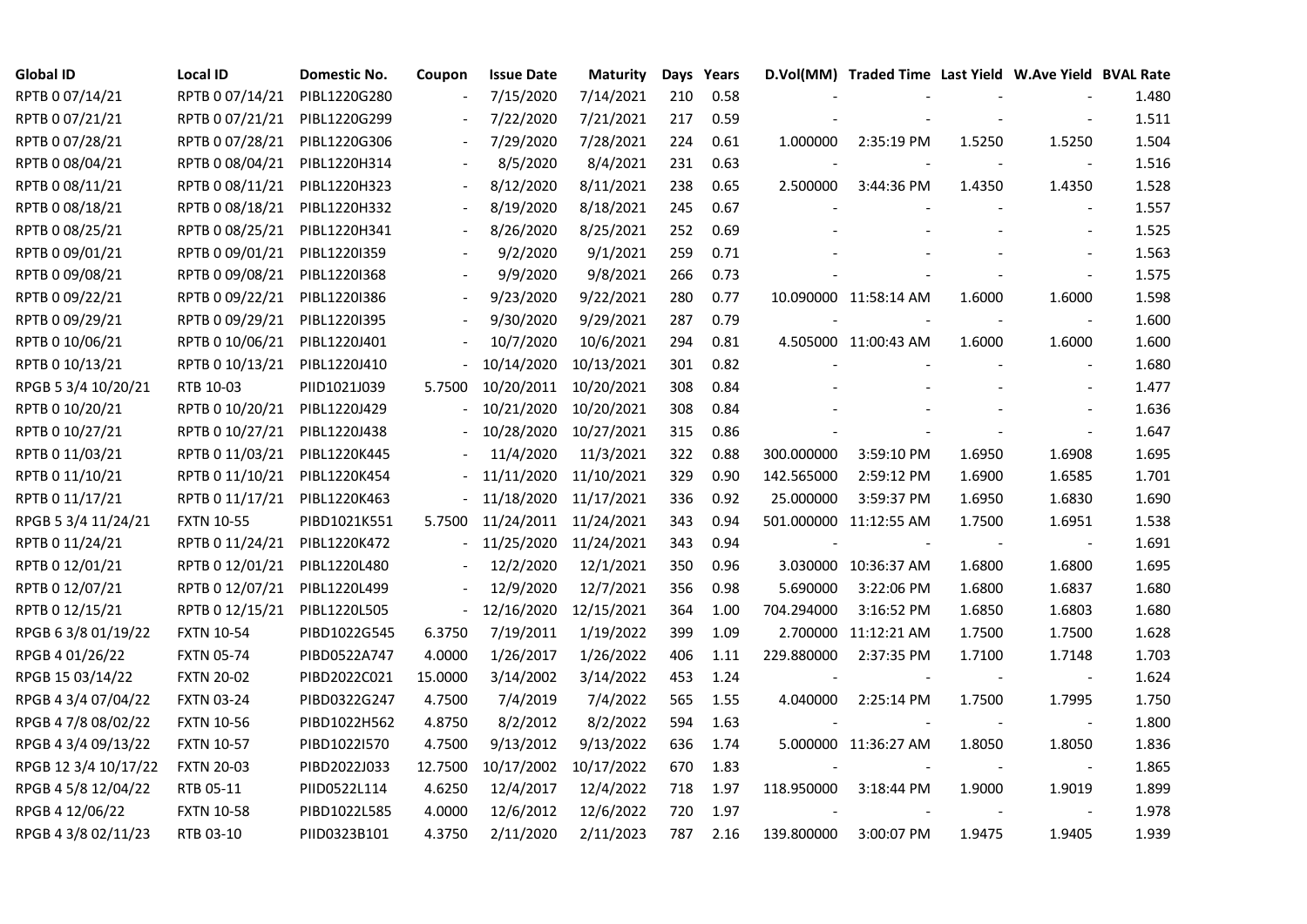| <b>Global ID</b>     | <b>Local ID</b>   | Domestic No. | Coupon  | <b>Issue Date</b> | <b>Maturity</b>  |     | Days Years |                | D.Vol(MM) Traded Time Last Yield W.Ave Yield BVAL Rate |        |                          |       |
|----------------------|-------------------|--------------|---------|-------------------|------------------|-----|------------|----------------|--------------------------------------------------------|--------|--------------------------|-------|
| RPGB 13 02/20/23     | <b>FXTN 20-04</b> | PIBD2023B048 | 13.0000 | 2/20/2003         | 2/20/2023        | 796 | 2.18       |                |                                                        |        |                          | 1.962 |
| RPGB 5 1/2 03/08/23  | <b>FXTN 05-75</b> | PIBD0523C752 | 5.5000  | 3/8/2018          | 3/8/2023         | 812 | 2.22       |                | 3.000000 11:49:58 AM                                   | 2.0300 | 2.0300                   | 2.007 |
| RPGB 3 1/2 04/21/23  | <b>FXTN 07-58</b> | PIBD0723D588 | 3.5000  | 4/21/2016         | 4/21/2023        | 856 | 2.34       |                | 7.400000 11:11:56 AM                                   | 2.0500 | 2.0500                   | 2.093 |
| RPGB 11 7/8 05/29/23 | <b>FXTN 20-05</b> | PIBD2023E054 | 11.8750 | 5/29/2003         | 5/29/2023        | 894 | 2.45       | 233.000000     | 2:19:57 PM                                             | 2.0000 | 2.0644                   | 2.065 |
| RPGB 3 1/4 08/15/23  | RTB 10-04         | PIID1023H046 | 3.2500  | 8/15/2013         | 8/15/2023        | 972 | 2.66       | 118.335000     | 3:12:11 PM                                             | 2.2000 | 2.1846                   | 2.176 |
| RPGB 2 3/8 09/10/23  | <b>FXTN 03-25</b> | PIBD0323I252 | 2.3750  | 9/10/2020         | 9/10/2023        | 998 | 2.73       | 4356.016000    | 3:47:11 PM                                             | 2.0450 | 2.0479                   | 2.047 |
| RPGB 11 3/8 10/23/23 | <b>FXTN 20-06</b> | PIBD2023J068 | 11.3750 | 10/23/2003        | 10/23/2023 1,041 |     | 2.85       | $\blacksquare$ |                                                        |        | $\overline{\phantom{a}}$ | 2.132 |
| RPGB 6 1/4 03/12/24  | RTB 05-12         | PIID0524C129 | 6.2500  | 3/12/2019         | 3/12/2024 1,182  |     | 3.24       | 3117.890000    | 3:08:23 PM                                             | 2.0850 | 2.0942                   | 2.091 |
| RPGB 4 1/2 04/20/24  | <b>FXTN 07-59</b> | PIBD0724D595 | 4.5000  | 4/20/2017         | 4/20/2024 1,221  |     | 3.34       | 0.600000       | 2:10:36 PM                                             | 2.3000 | 2.3375                   | 2.345 |
| RPGB 12 3/8 06/03/24 | <b>FXTN 20-07</b> | PIBD2024F075 | 12.3750 | 6/3/2004          | 6/3/2024 1,265   |     | 3.46       |                |                                                        |        |                          | 2.270 |
| RPGB 12 7/8 08/05/24 | <b>FXTN 20-08</b> | PIBD2024H086 | 12.8750 | 8/5/2004          | 8/5/2024 1,328   |     | 3.64       |                |                                                        |        | $\blacksquare$           | 2.307 |
| RPGB 4 1/8 08/20/24  | <b>FXTN 10-59</b> | PIBD1024H595 | 4.1250  | 8/20/2014         | 8/20/2024 1,343  |     | 3.68       | 60.000000      | 2:03:13 PM                                             | 2.2250 | 2.2250                   | 2.273 |
| RPGB 4 1/4 10/17/24  | <b>FXTN 05-76</b> | PIBD0524J762 | 4.2500  | 10/17/2019        | 10/17/2024 1,401 |     | 3.84       | 81.050000      | 2:22:22 PM                                             | 2.2750 | 2.3080                   | 2.261 |
| RPGB 13 3/4 11/11/24 | <b>FXTN 20-09</b> | PIBD2024K091 | 13.7500 | 11/11/2004        | 11/11/2024 1,426 |     | 3.90       | $\blacksquare$ |                                                        |        | $\blacksquare$           | 2.333 |
| RPGB 5 3/4 04/12/25  | <b>FXTN 07-61</b> | PIBD0725D618 | 5.7500  | 4/12/2018         | 4/12/2025 1,578  |     | 4.32       |                | 14.200000 10:25:41 AM                                  | 2.4800 | 2.3814                   | 2.472 |
| RPGB 12 1/8 04/14/25 | <b>FXTN 20-10</b> | PIBD2025D103 | 12.1250 | 4/14/2005         | 4/14/2025 1,580  |     | 4.33       |                |                                                        |        |                          | 2.442 |
| RPGB 2 5/8 08/12/25  | RTB 05-13         | PIID0525H130 | 2.6250  | 8/12/2020         | 8/12/2025 1,700  |     | 4.65       | 8307.485000    | 3:56:00 PM                                             | 2.5925 | 2.5875                   | 2.594 |
| RPGB 3 5/8 09/09/25  | <b>FXTN 10-60</b> | PIBD10251608 | 3.6250  | 9/9/2015          | 9/9/2025 1,728   |     | 4.73       | 2835.720000    | 3:56:36 PM                                             | 2.5950 | 2.5914                   | 2.595 |
| RPGB 12 1/8 10/20/25 | <b>FXTN 20-11</b> | PIBD2025J116 | 12.1250 | 10/20/2005        | 10/20/2025 1,769 |     | 4.84       |                |                                                        |        | $\blacksquare$           | 2.533 |
| RPGB 18 1/4 11/29/25 | <b>FXTN 25-01</b> | PIBD2525K015 | 18.2500 | 11/29/2000        | 11/29/2025 1,809 |     | 4.95       |                |                                                        |        | $\overline{\phantom{a}}$ | 2.552 |
| RPGB 10 1/4 01/19/26 | <b>FXTN 20-12</b> | PIBD2026A122 | 10.2500 | 1/19/2006         | 1/19/2026 1,860  |     | 5.09       |                |                                                        |        | $\blacksquare$           | 2.572 |
| RPGB 6 1/4 02/14/26  | <b>FXTN 07-62</b> | PIBD0726B627 | 6.2500  | 2/14/2019         | 2/14/2026 1,886  |     | 5.16       | 938.985000     | 3:24:16 PM                                             | 2.6074 | 2.6031                   | 2.615 |
| RPGB 3 1/2 09/20/26  | RTB 10-05         | PIID1026I057 | 3.5000  | 9/20/2016         | 9/20/2026 2,104  |     | 5.76       |                | 0.005000 10:42:32 AM                                   | 2.9000 | 2.9000                   | 2.672 |
| RPGB 6 1/4 10/20/26  | RTB 15-01         | PIID1526J019 | 6.2500  | 10/20/2011        | 10/20/2026 2,134 |     | 5.84       | 11.000000      | 3:59:05 PM                                             | 2.8750 | 2.8636                   | 2.689 |
| RPGB 8 12/07/26      | <b>FXTN 20-13</b> | PIBD2026L139 | 8.0000  | 12/7/2006         | 12/7/2026 2,182  |     | 5.97       |                |                                                        |        | $\overline{\phantom{a}}$ | 2.689 |
| RPGB 5 3/8 03/01/27  | RTB 15-02         | PIID1527C023 | 5.3750  | 3/1/2012          | 3/1/2027 2,266   |     | 6.20       |                |                                                        |        | $\blacksquare$           | 2.794 |
| RPGB 4 3/4 05/04/27  | <b>FXTN 10-61</b> | PIBD1027E617 | 4.7500  | 5/4/2017          | 5/4/2027 2,330   |     | 6.38       | 2036.040000    | 3:40:56 PM                                             | 2.7380 | 2.7400                   | 2.740 |
| RPGB 8 5/8 09/06/27  | <b>FXTN 20-14</b> | PIBD2027I140 | 8.6250  | 9/6/2007          | 9/6/2027 2,455   |     | 6.72       |                |                                                        |        | $\overline{\phantom{a}}$ | 2.761 |
| RPGB 6 1/4 03/22/28  | <b>FXTN 10-63</b> | PIBD1028C635 | 6.2500  | 3/22/2018         | 3/22/2028 2,653  |     | 7.26       |                |                                                        |        |                          | 2.888 |
| RPGB 9 1/2 12/04/28  | <b>FXTN 20-15</b> | PIBD2028L151 | 9.5000  | 12/4/2008         | 12/4/2028 2,910  |     | 7.97       |                |                                                        |        |                          | 2.839 |
| RPGB 67/8 01/10/29   | <b>FXTN 10-64</b> | PIBD1029A644 | 6.8750  | 1/10/2019         | 1/10/2029 2,947  |     | 8.07       | 290.000000     |                                                        |        | $\blacksquare$           | 2.741 |
| RPGB 8 3/4 05/27/30  | <b>FXTN 20-16</b> | PIBD2030E166 | 8.7500  | 5/27/2010         | 5/27/2030 3,449  |     | 9.44       |                |                                                        |        | $\overline{\phantom{a}}$ | 2.926 |
| RPGB 2 7/8 07/09/30  | <b>FXTN 10-65</b> | PIBD1030G655 | 2.8750  | 7/9/2020          | 7/9/2030 3,492   |     | 9.56       |                |                                                        |        |                          | 2.850 |
| RPGB 12 1/2 07/28/30 | <b>FXTN 25-02</b> | PIBD2530G029 | 12.5000 | 7/28/2005         | 7/28/2030 3,511  |     | 9.61       |                |                                                        |        | $\blacksquare$           | 2.935 |